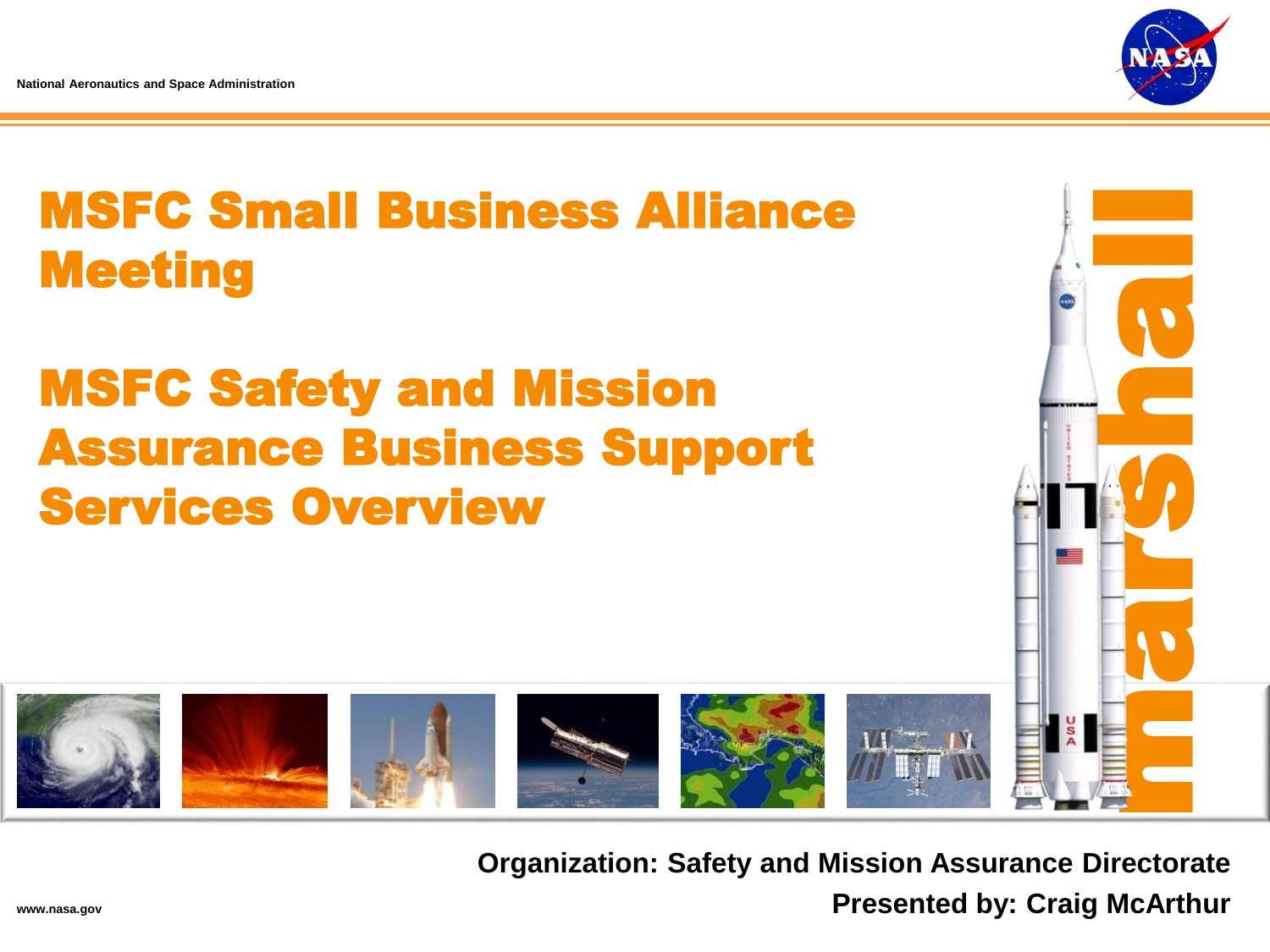## **S&MA Contract Overview - NNM07AA74C**

| <b>CONTRACTOR:</b>            | <b>Bastion Technologies, Inc (BTI)</b>                          |
|-------------------------------|-----------------------------------------------------------------|
| <b>PERIOD OF PERFORMANCE:</b> | February 1, 2007 to<br>January 31, 2017                         |
| <b>TYPE OF CONTRACT:</b>      | Performance-based Award fee /<br><b>Award Term</b>              |
| <b>NAICS CODE/SIZE:</b>       | 541712 / 500 employees                                          |
| <b>CONTRACT DURATION:</b>     | 1 Year Base Period                                              |
|                               | <b>3 One Year Options</b>                                       |
|                               | 5 award term years (alternated with<br>award fee earning years) |
|                               | 885281                                                          |

**CURRENT CONTRACT VALUE: \$376M**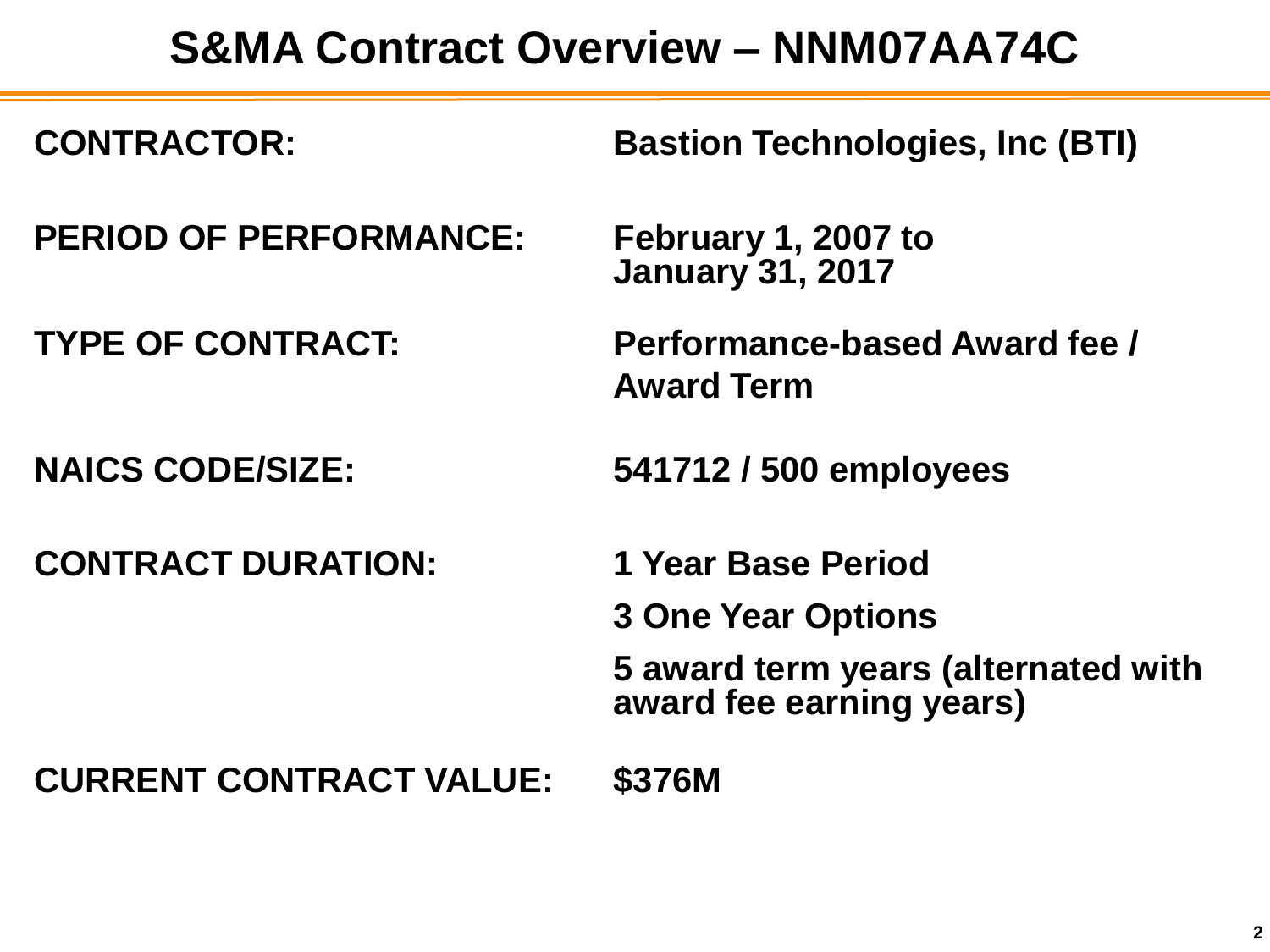# **Current Contract Scope Overview**

- The S&MA contract provides for a myriad of safety, reliability, documentation and maintainability in support of the Safety and Mission Assurance Office and other MSFC offices, directorates, programs and projects at George C. Marshall Space Flight Center (MSFC), Michoud Assembly Facility, Stennis Space Center (SSC), NEACC, and NSSTC.
- The S&MA contract provides professional and technical services in support of every program and project at MSFC and SSC.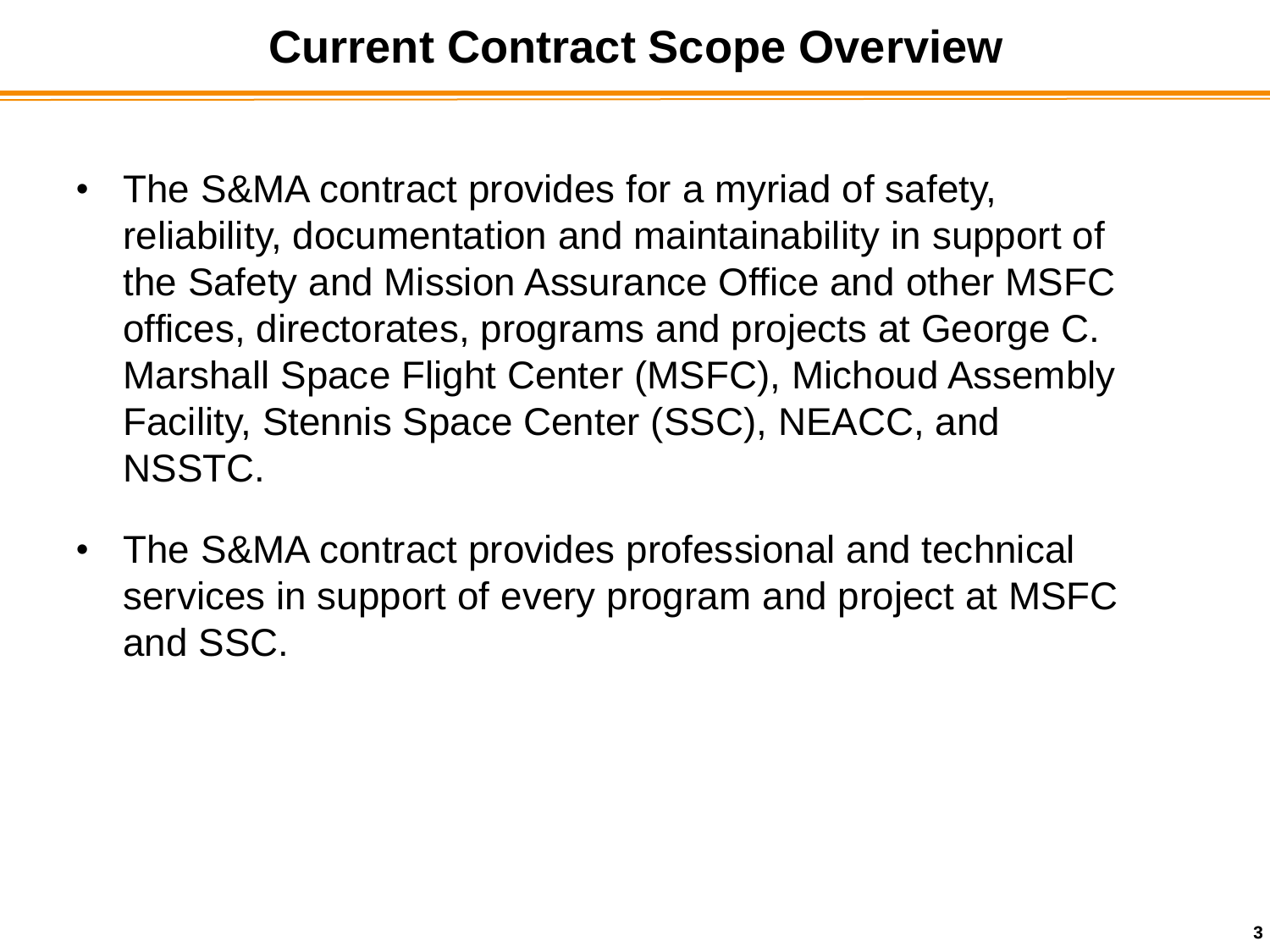#### S&MA Contract Clause:

- Performance of this contract involves providing safety and mission support technical and engineering services to all programs and projects as well as center operations at MSFC and SSC.
	- 1. Participation in all phases of the program and project process at MSFC,
	- 2. Access to and use of highly sensitive information belonging to both the Government and third parties
	- 3. Analysis and document preparation in support of the Government's decision-making processes.
- Thus, to avoid any conflict of interest related to unequal access to information, biased ground rules, and/or impaired objectivity with respect to future contracting opportunities, the Contractor or any subcontractor (including any affiliate as defined in FAR 2.101) under this contract *shall not perform nor assist with the performance of any other contract/agreement under the cognizance of MSFC during the performance of this contract.*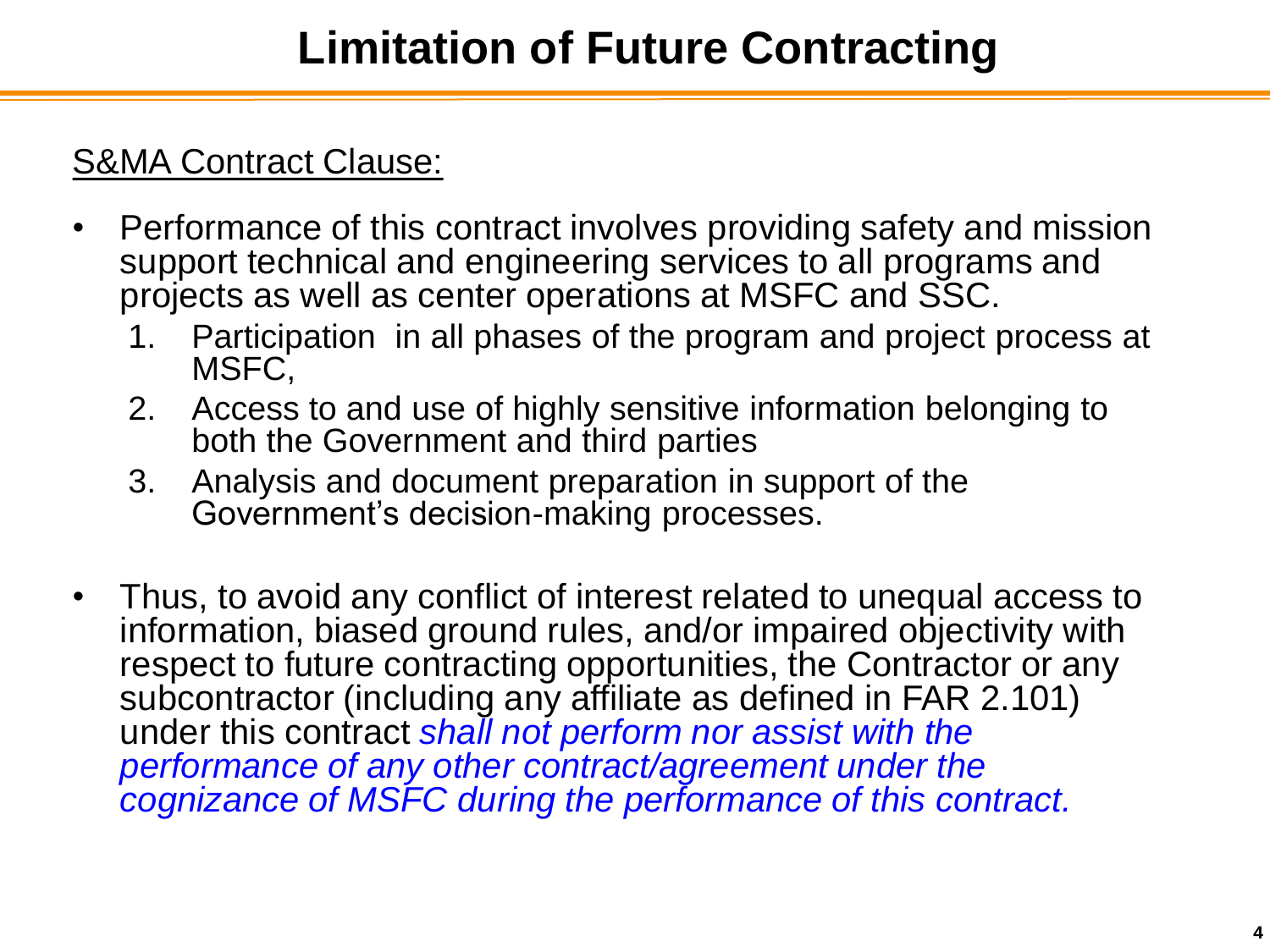- *2.0 Management*
- *3.0 Systems Safety Engineering Program*
- *4.0 Industrial Safety Program*
- *5.0 Reliability and Maintainability Engineering*
- *6.0 Quality Assurance*
- *7.0 S&MA Management Information*
- *8.0 Project Assurance Services*
- *9.0 Independent Assurance Tasks*
- *10.0 Risk Management*
- *11.0 Documentation and Report Support*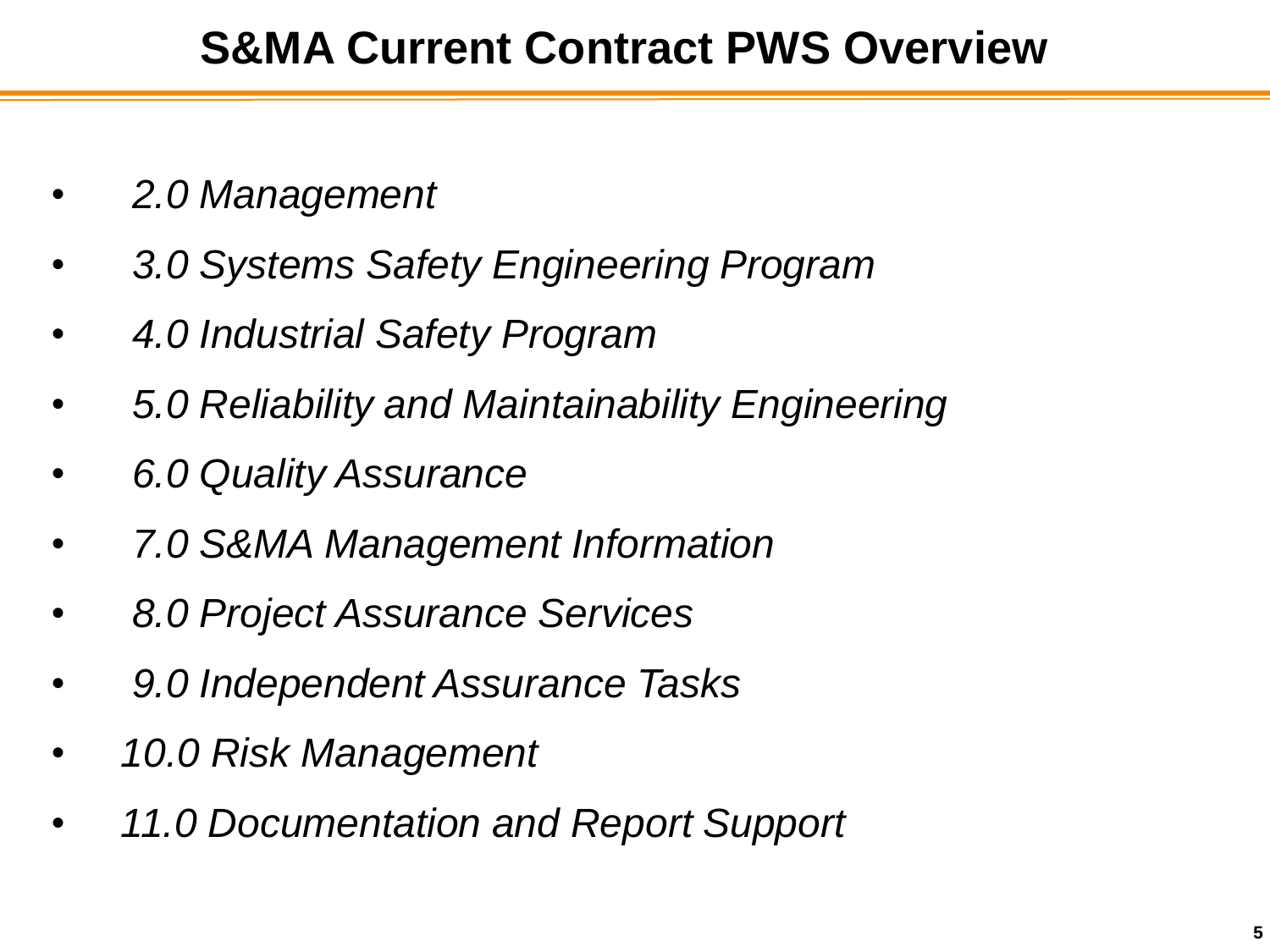# **Re-competition Information**

- Request For Information (RFI) is scheduled to be published in September 2015 for interested parties to provide capabilities and other requested information.
- NAICS code and associated size standard will be utilized to conduct market research.
- Other market research activities and pre-solicitation activities, such as Draft RFP, will be conducted.
- The acquisition strategy is scheduled to be approved in early calendar year 2016.
- Monitor the MSFC Acquisition Planning Tool, NASA Acquisition Internet Service (NAIS), and FedBizOps for further information.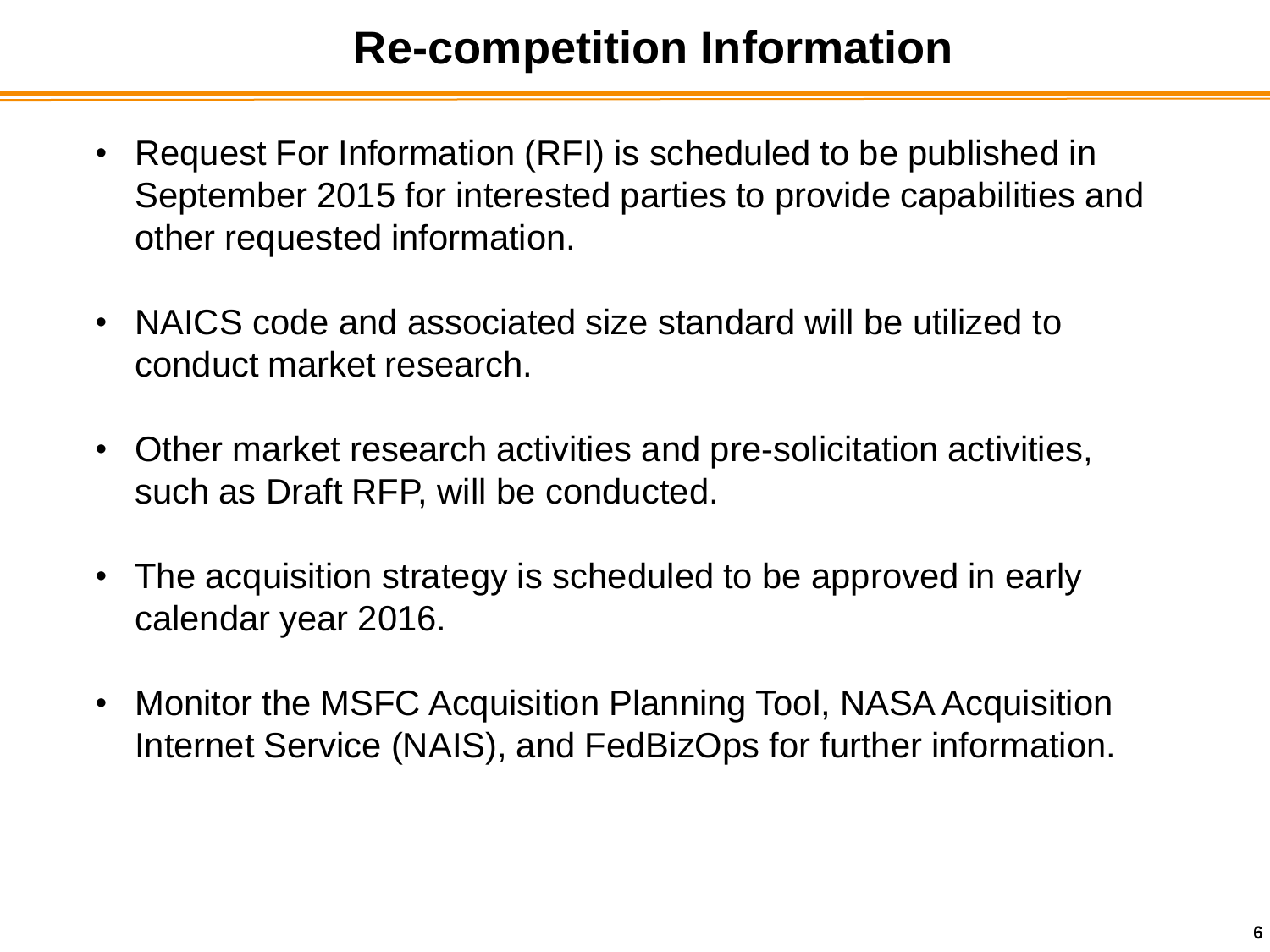### **S&MA Points of Contact**

### **TECHNICAL:**

Terry Hamm, QD01 (256) 544-7402 [Terry.J.Hamm@nasa.gov](mailto:audrey.r.mcmillan@nasa.gov)

# **PROCUREMENT**:

Glen Alexander, PS52 (256) 544-3797 [glen.a.alexander@nasa.gov](mailto:Glen.a.alexander@nasa.gov)

#### **SMALL BUSINESS INDUSTRY ASSISTANCE OFFICER**

David Brock, PS01 (256) 544-0267 [david.e.brock@nasa.gov](mailto:david.e.brock@nasa.gov)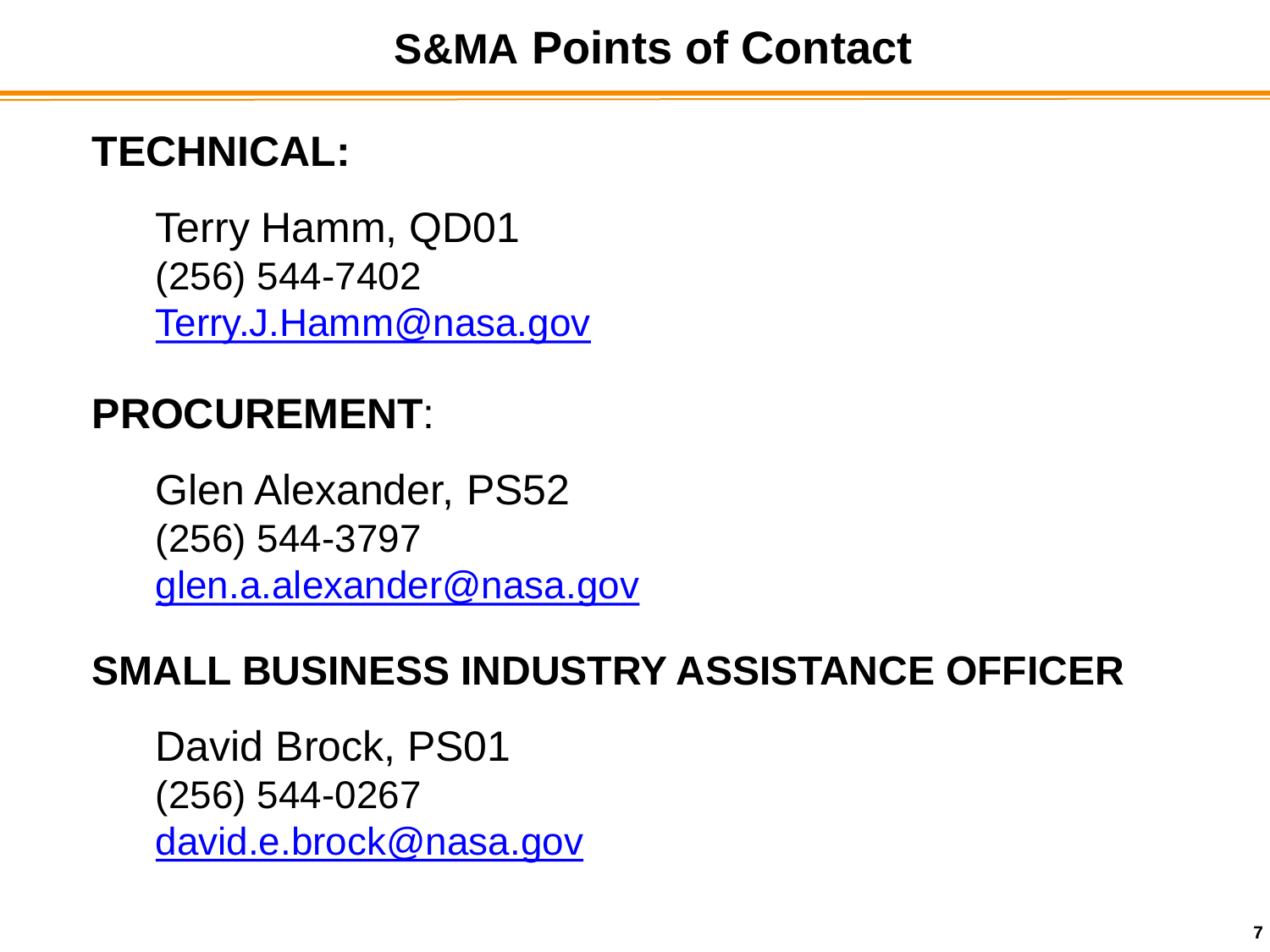### **S&MA Freedom of Information Act Requests**

**Judi Hollingsworth, CS20** 256-544-1837 [judi.a.hollingsworth@nasa.gov](mailto:judi.a.hollingsworth@nasa.gov)